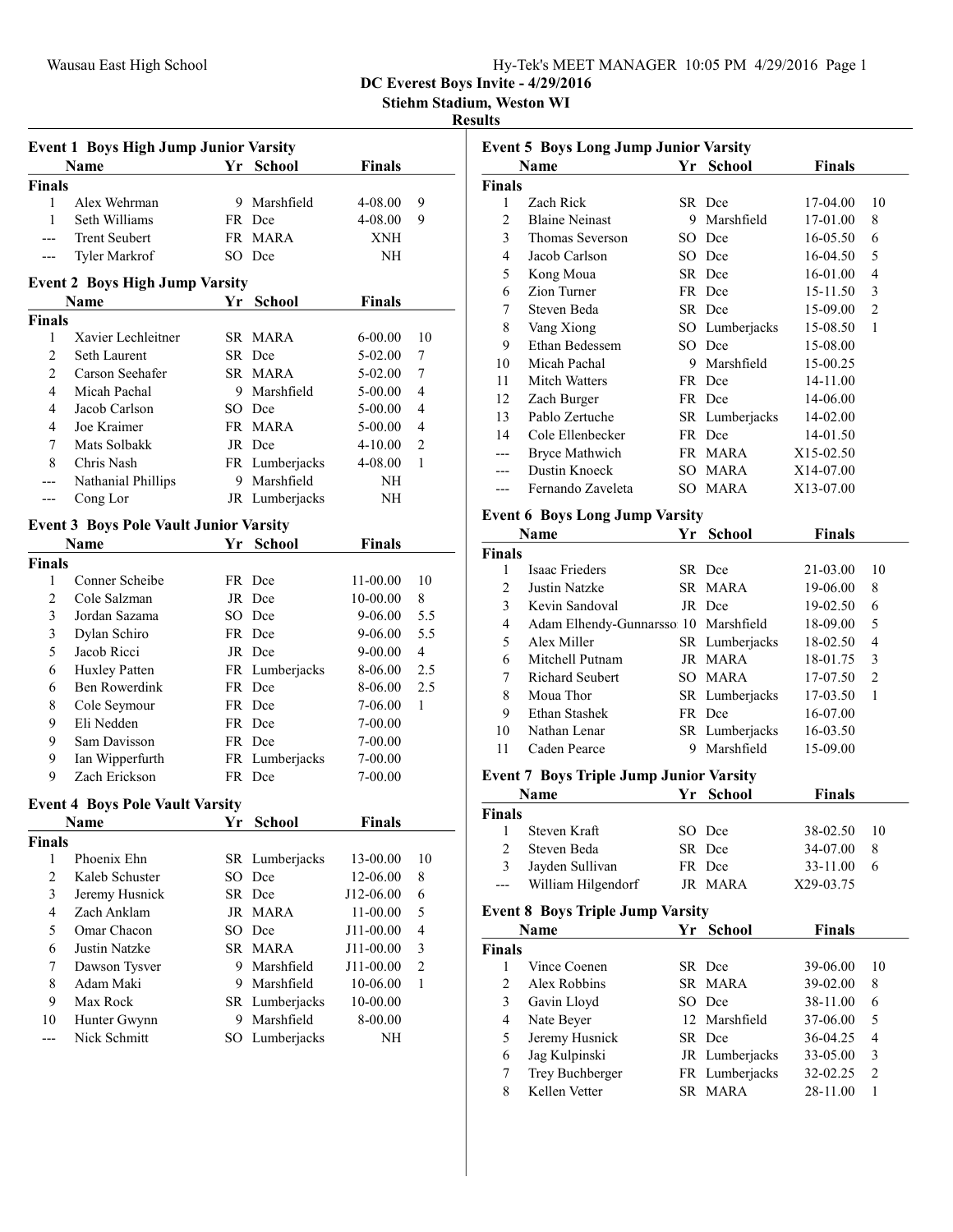DC Everest Boys Invite - 4/29/2016

Stiehm Stadium, Weston WI

## Result

| <b>Event 9 Boys Discus Throw Junior Varsity</b> |                                                   |      |                |               |                          |  |
|-------------------------------------------------|---------------------------------------------------|------|----------------|---------------|--------------------------|--|
|                                                 | Name                                              | Yr   | <b>School</b>  | <b>Finals</b> |                          |  |
| Finals                                          |                                                   |      |                |               |                          |  |
| 1                                               | Nick Moe                                          |      | FR Dce         | 116-09        | 10                       |  |
| $\overline{c}$                                  | <b>Aaron Peters</b>                               | 12   | Marshfield     | 114-00.50     | 8                        |  |
| 3                                               | Micheal Thompson                                  |      | JR Dce         | 111-04        | 6                        |  |
| 4                                               | Caleb Hanke                                       |      | JR Dce         | 110-02        | 5                        |  |
| 5                                               | <b>Tyler Mertes</b>                               |      | JR Dce         | 102-09        | 4                        |  |
| 6                                               | Austin Kopp                                       |      | SO Dce         | 101-09.50     | 3                        |  |
| 7                                               | Andrew Gilkerson                                  |      | 12 Marshfield  | 98-10.50      | $\overline{c}$           |  |
| 8                                               | Karlos Plamann                                    |      | FR Dce         | 92-04         | 1                        |  |
| 9                                               | Pharoah Palmar                                    |      | SO Dce         | 91-07.50      |                          |  |
| 10                                              | Zach Pecha                                        |      | JR Dce         | 90-06         |                          |  |
| 11                                              | Tyler Kowalke                                     |      | FR Dce         | 89-11         |                          |  |
| 12                                              | Miguel Baldovino                                  | 11 - | Marshfield     | 88-04.50      |                          |  |
| 13                                              | Alex Steines                                      | 9    | Marshfield     | 85-08         |                          |  |
| 14                                              | Logan Spice                                       |      | FR Dce         | 83-05         |                          |  |
| 15                                              | <b>Brody Anderson</b>                             |      | 9 Marshfield   | 82-10         |                          |  |
| 16                                              | Austin Cantrell                                   |      | SO Dce         | 79-09         |                          |  |
| 17                                              | <b>Conner Burnett</b>                             |      | FR Dce         | 78-11         |                          |  |
| 18                                              | Dylan Krug                                        |      | 9 Marshfield   | 77-03         |                          |  |
| 19                                              | John Roherty                                      |      | 11 Marshfield  | 76-10.50      |                          |  |
| 20                                              | Gabrial Raycher                                   |      | 9 Marshfield   | 75-06         |                          |  |
| 21                                              | <b>Bailey Koski</b>                               |      | FR Dce         | 73-05         |                          |  |
| 22                                              | Hunter Hanson                                     |      | 9 Marshfield   | 64-06         |                          |  |
| 23                                              | Mason Dallman                                     |      | SO Dce         | $62 - 10$     |                          |  |
| 24                                              | Mason Palecek                                     |      | FR Lumberjacks | 62-00.50      |                          |  |
| 25                                              | Austin Schreiner                                  | 11   | Marshfield     | 61-05.50      |                          |  |
| 26                                              | Foster McMahon                                    |      | FR Dce         | 61-04         |                          |  |
| 27                                              | Kiaz Calderon                                     |      | FR Dce         | 60-08         |                          |  |
| ---                                             | <b>Reid Parks</b>                                 |      | SR MARA        | X122-02.50    |                          |  |
| ---                                             | Nick Wokatsch                                     |      | SR MARA        | X115-04       |                          |  |
|                                                 | Ed Kindlarski                                     | JR   | <b>MARA</b>    | X111-07       |                          |  |
|                                                 | Michael Lang                                      |      | SO MARA        | X99-06        |                          |  |
|                                                 |                                                   |      |                |               |                          |  |
|                                                 | <b>Event 10 Boys Discus Throw Varsity</b><br>Name |      | <b>School</b>  | <b>Finals</b> |                          |  |
|                                                 |                                                   | Υr   |                |               |                          |  |
| Finals<br>1                                     | Zach Mueller                                      |      | SO Dce         | 152-06        | 10                       |  |
| $\overline{\mathbf{c}}$                         | <b>Bryce Seubert</b>                              |      | JR MARA        | 145-11        | 8                        |  |
| 3                                               | Nathan Stoffel                                    | SO   | MARA           | 140-04.50     | 6                        |  |
| 4                                               | Devin Mathwich                                    |      | SR MARA        | 132-10.50     | 5                        |  |
| 5                                               | Jon Wittman                                       | 11   | Marshfield     | 127-07        | $\overline{\mathcal{L}}$ |  |
| 6                                               | Josh Rahn                                         |      | SR Dce         | 116-00        | 3                        |  |
| 7                                               | Jay Lee                                           |      | SR Lumberjacks | 106-02        | $\overline{2}$           |  |
| 8                                               | Sam Bauman                                        | 11   | Marshfield     | 105-07        | $\mathbf{1}$             |  |
| 9                                               | Cade Gelhar                                       |      | SO Dce         | 105-04        |                          |  |
| 10                                              | Mitch Behnke                                      |      | SO Lumberjacks | 76-01         |                          |  |
|                                                 |                                                   |      |                |               |                          |  |
|                                                 | <b>Event 11 Boys Shot Put Junior Varsity</b>      |      |                |               |                          |  |
|                                                 | Name                                              | Yr   | <b>School</b>  | <b>Finals</b> |                          |  |
| <b>Finals</b>                                   |                                                   |      |                |               |                          |  |
| 1                                               | Andrew Gilkerson                                  |      | 12 Marshfield  | 43-00.00      | 10                       |  |
| 2                                               | Aaron Peters                                      |      | 12 Marshfield  | 39-01.50      | 8                        |  |
| 3                                               | Josh Rahn                                         |      | SR Dce         | 37-07.00      | 6                        |  |

| ılts               |                                                |      |                |               |                |
|--------------------|------------------------------------------------|------|----------------|---------------|----------------|
| 4                  | Pharoah Palmar                                 |      | SO Dce         | 35-00.00      | 5              |
| 5                  | Nick Moe                                       |      | FR Dce         | 34-10.00      | 4              |
| 6                  | Cade Gelhar                                    |      | SO Dce         | 33-10.00      | 3              |
| 7                  | Karlos Plamann                                 |      | FR Dce         | 33-08.00      | 1.5            |
| 7                  | John Roherty                                   |      | 11 Marshfield  | 33-08.00      | 1.5            |
| 9                  | Micheal Thompson                               |      | JR Dce         | 33-05.00      |                |
| 10                 | Zach Pecha                                     |      | JR Dce         | 32-02.00      |                |
| 10                 | Jett Shepro                                    |      | JR MARA        | 32-02.00      |                |
| 12                 | <b>Mason Palecek</b>                           |      | FR Lumberjacks | 31-11.00      |                |
| 13                 | Austin Kopp                                    | SO.  | Dce            | 31-06.00      |                |
| 14                 | Logan Spice                                    |      | FR Dce         | 31-04.00      |                |
| 15                 | <b>Bailey Koski</b>                            |      | FR Dce         | 30-01.00      |                |
| 16                 | <b>Alex Steines</b>                            | 9    | Marshfield     | 30-00.00      |                |
| 17                 | Mason Dallman                                  | SO.  | Dce            | 29-10.00      |                |
| 18                 | Gabrial Raycher                                |      | 9 Marshfield   | 29-09.50      |                |
| 19                 | Hunter Hanson                                  | 9    | Marshfield     | 29-02.00      |                |
| 20                 | Collin Kuehn                                   |      | JR MARA        | 28-11.00      |                |
| 21                 | <b>Tyler Kowalke</b>                           |      | FR Dce         | 28-04.50      |                |
| 22                 | Dylan Krug                                     | 9.   | Marshfield     | 27-06.00      |                |
| 23                 | <b>Conner Burnett</b>                          |      | FR Dce         | 26-11.00      |                |
| 24                 | <b>Brody Anderson</b>                          | 9.   | Marshfield     | 26-09.00      |                |
| 25                 | <b>Austin Cantrell</b>                         |      | SO Dce         | 24-04.00      |                |
| 26                 | Austin Schreiner                               | 11-  | Marshfield     | 23-08.00      |                |
| 27                 | Foster McMahon                                 |      | FR Dce         | 23-03.00      |                |
| 28                 | Kiaz Calderon                                  |      | FR Dce         | 22-03.00      |                |
| ---                | Nick Wokatsch                                  |      | SR MARA        | X43-08.00     |                |
| ---                | Nathan Stoffel                                 |      | SO MARA        | X42-01.50     |                |
| ---                | Michael Lang                                   |      | SO MARA        | X38-05.00     |                |
|                    | Ed Kindlarski                                  |      | JR MARA        | X37-00.00     |                |
|                    | Kaden Callaway                                 |      | JR MARA        | X33-06.00     |                |
| ---                | Chris Kreager                                  |      | FR MARA        | X30-00.00     |                |
| ---                | <b>Addison Sedivy</b>                          |      | FR MARA        | X29-01.00     |                |
|                    | <b>Event 12 Boys Shot Put Varsity</b>          |      |                |               |                |
|                    | Name                                           | Yr   | <b>School</b>  | <b>Finals</b> |                |
| <b>Finals</b>      |                                                |      |                |               |                |
| 1                  | Zach Mueller                                   | SO.  | Dce            | 49-05.00      | 10             |
| $\overline{c}$     | <b>Bryce Seubert</b>                           |      | JR MARA        | 46-05.00      | 8              |
| 3                  | Devin Mathwich                                 | SR   | <b>MARA</b>    | 45-08.00      | 6              |
| 4                  | <b>Tyler Mertes</b>                            |      | JR Dce         | 42-09.00      | 5              |
| 5                  | Jake Mohr                                      | SR   | <b>MARA</b>    | 41-08.00      | 4              |
| 6                  | Caleb Hanke                                    |      | JR Dce         | 40-03.00      | 3              |
| 7                  | Jon Wittman                                    | 11-  | Marshfield     | 38-05.50      | $\overline{c}$ |
| 8                  | Sam Bauman                                     | 11 - | Marshfield     | 36-11.00      | 1              |
| 9                  | Jay Lee                                        |      | SR Lumberjacks | 35-04.00      |                |
| 10                 | Mitch Behnke                                   |      | SO Lumberjacks | 32-06.00      |                |
|                    | Event 13 Boys 4x800 Meter Relay Junior Varsity |      |                |               |                |
|                    | Team                                           |      | <b>Relay</b>   | Finals        |                |
| <b>Finals</b><br>1 | <b>Marathon Boys</b>                           |      |                | 9:45.00       | 10             |
|                    |                                                |      |                |               |                |

| <b>Marathon Boys</b>   |   | 9:45.00                 | - 10 |
|------------------------|---|-------------------------|------|
| 1) Silas Beranek SO    |   | 2) Nathan Franke SO     |      |
| 3) Jacob Hilgendorf JR |   | 4) Carson Seehafer SR   |      |
| Marshfield             | в | 10:02.00                | - 8  |
| 1) Sam Huettl 10       |   | 2) David Marsh 10       |      |
| 3) Brady Aumann 9      |   | 4) Nathanial Phillips 9 |      |
|                        |   |                         |      |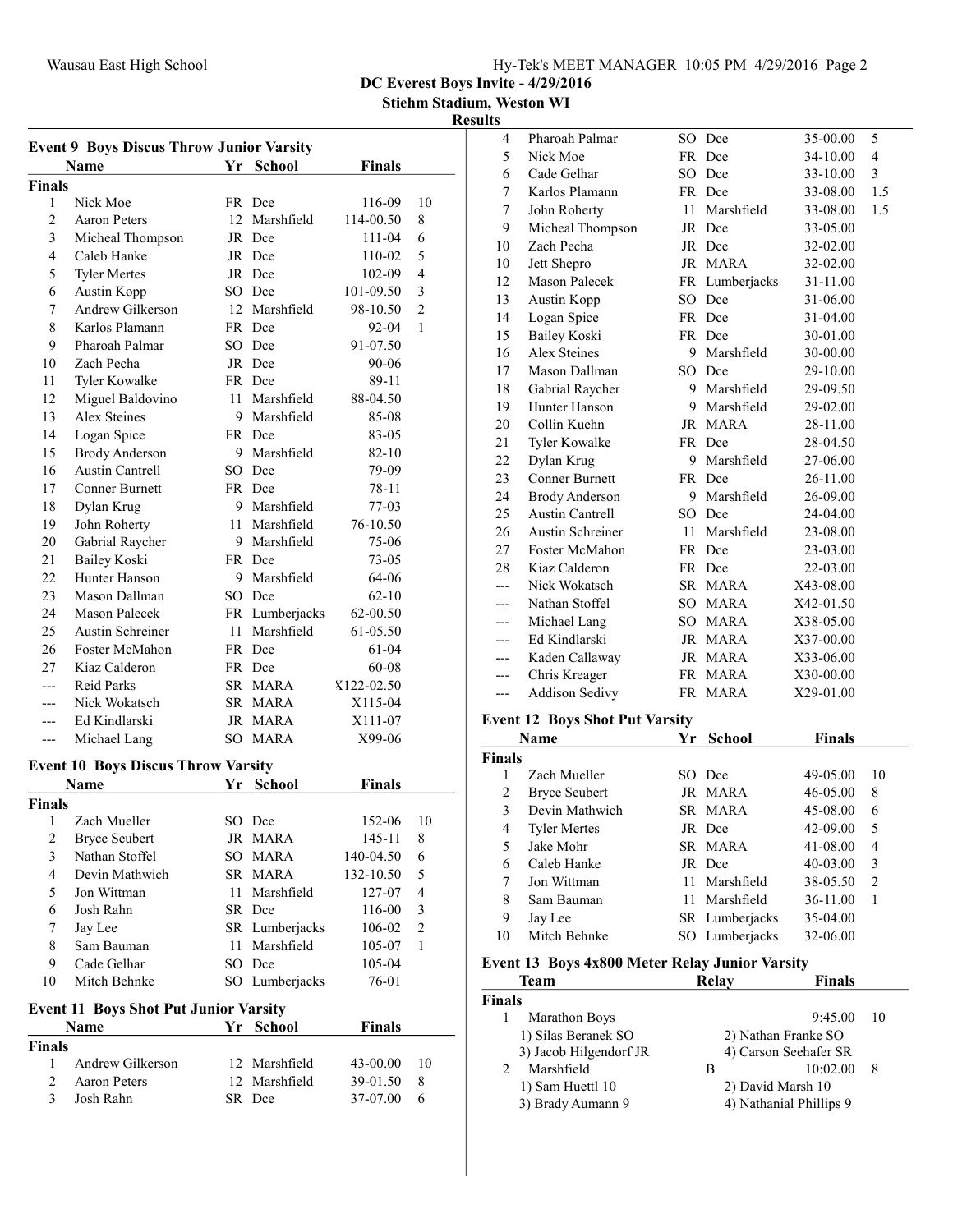| Hy-Tek's MEET MANAGER 10:05 PM 4/29/2016 Page 3 |  |  |  |
|-------------------------------------------------|--|--|--|
|-------------------------------------------------|--|--|--|

Stiehm Stadium, Weston WI

### Results

|                | Team                                                  |      | Relay                   | Finals  |    |
|----------------|-------------------------------------------------------|------|-------------------------|---------|----|
| <b>Finals</b>  |                                                       |      |                         |         |    |
| 1              | D.C. Everest                                          |      |                         | 8:37.70 | 10 |
|                | 1) Aaron Carr SR                                      |      | 2) Zach Ostrowski SO    |         |    |
|                | 3) JJ Burrill JR                                      |      | 4) Anthony Anderson SR  |         |    |
| $\mathfrak{D}$ | Marshfield                                            |      |                         | 8:53.95 | 8  |
|                | 1) Jordan Dzikowich 10                                |      | 2) Carter Chojnacki 9   |         |    |
|                | 3) Paul Fischer 10                                    |      | 4) Bryce Null 11        |         |    |
| 3              | Marathon Boys                                         |      |                         | 8:58.70 | 6  |
|                | 1) Jordan Balz SR                                     |      | 2) Joe Kraimer FR       |         |    |
|                | 3) Evan Pilgrim SO                                    |      | 4) Cameron Schilling FR |         |    |
|                | <b>Event 15 Boys 100 Meter Hurdles Junior Varsity</b> |      |                         |         |    |
|                | Name                                                  | Yr - | <b>School</b>           | Finals  |    |
| <b>Finals</b>  |                                                       |      |                         |         |    |
| 1              | Payton O'Hearn                                        |      | SR Dce                  | 19.41   | 10 |
| 2              | Seth Laurent                                          |      | SR Dce                  | 19.91   | 8  |
| 3              | Huxley Patten                                         |      | FR Lumberjacks          | 22.40   | 6  |
|                | Dustin Knoeck                                         |      | SO MARA                 | X20.46  |    |
|                | <b>Event 16 Boys 110 Meter Hurdles Varsity</b>        |      |                         |         |    |
|                |                                                       |      |                         |         |    |

|               | Name                   |     | Yr School      | <b>Finals</b> |               |
|---------------|------------------------|-----|----------------|---------------|---------------|
| <b>Finals</b> |                        |     |                |               |               |
|               | Konner Fierek          |     | SR Dce         | 14.85         | 10            |
| 2             | Cory Courneya          |     | SR Lumberjacks | 16.28         | 8             |
| 3             | Alex Miller            |     | SR Lumberjacks | 16.62         | 6             |
| 4             | Nate Beyer             |     | 12 Marshfield  | 17.49         | 5             |
| 5             | Stephen Paoli          |     | SR Dce         | 17.65         | 4             |
| 6             | Spencer Krautkramer    |     | SR MARA        | 18.00         | 3             |
| 7             | Conner Scheibe         |     | FR Dce         | 18.53         | $\mathcal{L}$ |
| 8             | Skyler Theisen         | 10  | Marshfield     | 19.02         |               |
| 9             | <b>Richard Seubert</b> | SO. | <b>MARA</b>    | 19.80         |               |

### Event 17 Boys 100 Meter Dash Junior Varsity

| Name          |                      | Yr  | School         | Finals |    |
|---------------|----------------------|-----|----------------|--------|----|
| <b>Finals</b> |                      |     |                |        |    |
| 1             | Isaac Frieders       |     | SR Dce         | 12.26  | 10 |
| 2             | Kaleb Schuster       |     | SO Dce         | 12.39  | 8  |
| 3             | Sam Stroik           |     | JR Dce         | 12.58  | 6  |
| 4             | Aaron Peters         | 12  | Marshfield     | 12.66  | 5  |
| 5             | Zion Turner          |     | FR Dce         | 12.69  | 4  |
| 6             | Collin Anklam        |     | Dce            | 12.72  | 3  |
| 7             | Zach Rick            |     | SR Dce         | 12.84  | 2  |
| 8             | Kong Moua            |     | SR Dce         | 12.92  | 1  |
| 9             | Ethan Bedessem       |     | SO Dce         | 12.94  |    |
| 10            | Jordan Sazama        | SO. | Dce            | 12.99  |    |
| 11            | Vang Xiong           |     | SO Lumberjacks | 13.03  |    |
| 12            | Omar Chacon          |     | SO Dce         | 13.06  |    |
| 13            | Zach Erickson        |     | FR Dce         | 13.08  |    |
| 14            | Cole Ellenbecker     |     | FR Dce         | 13.10  |    |
| 15            | Jacob Carlson        |     | SO Dce         | 13.16  |    |
| 16            | <b>Tyler Markrof</b> | SO. | Dce            | 13.24  |    |
| 17            | <b>Trent Heckel</b>  | SO  | Dce            | 13.26  |    |
| 18            | Herbie Richardson    |     | FR Dce         | 13.28  |    |

| แจ  |                        |    |                |        |
|-----|------------------------|----|----------------|--------|
| 19  | <b>Mitch Watters</b>   |    | FR Dce         | 13.33  |
| 19  | Steven Beda            |    | SR Dce         | 13.33  |
| 21  | Cole Salzman           |    | JR Dce         | 13.42  |
| 22  | Tshajlij Lee           |    | JR Dce         | 13.44  |
| 23  | <b>Branden Kummer</b>  | 9  | Marshfield     | 13.45  |
| 24  | Jacob Ricci            |    | JR Dce         | 13.54  |
| 25  | Sam Bauman             |    | 11 Marshfield  | 13.57  |
| 26  | Sam Davisson           |    | FR Dce         | 13.60  |
| 27  | Andrew Gilkerson       |    | 12 Marshfield  | 13.63  |
| 27  | Logan Schmoll          | 10 | Marshfield     | 13.63  |
| 29  | Hunter Ouimette        | SO | Dce            | 13.64  |
| 30  | Kaden Callaway         |    | JR MARA        | 13.69  |
| 31  | Seth Williams          |    | FR Dce         | 13.73  |
| 32  | Ben Rowerdink          |    | FR Dce         | 13.88  |
| 33  | Jayden Sullivan        |    | FR Dce         | 14.01  |
| 34  | Jordan Klatt           |    | FR Dce         | 14.06  |
| 35  | <b>Brenden Barwick</b> |    | SO Dce         | 14.09  |
| 36  | Cole Seymour           |    | FR Dce         | 14.10  |
| 37  | Tegan Stange           |    | SO Dce         | 14.14  |
| 38  | Trey Buchberger        |    | FR Lumberjacks | 14.32  |
| 39  | Ian Wipperfurth        |    | FR Lumberjacks | 14.59  |
| 40  | Tommy Le               |    | JR Dce         | 14.66  |
| 41  | Austin Shulfer         |    | FR Dce         | 16.06  |
|     | Brandon Karlen         |    | SR MARA        | X12.45 |
| --- | Mitchell Putnam        |    | JR MARA        | X12.47 |
| --- | Zach Anklam            |    | JR MARA        | X12.75 |
| --- | Ed Kindlarski          | JR | MARA           | X13.21 |
| --- | Bryce Mathwich         |    | FR MARA        | X13.23 |
| --- | Gunnar Fredrickson     |    | SR MARA        | X13.37 |
| --- | <b>Trent Seubert</b>   |    | FR MARA        | X14.17 |
| --- | Dylan Seehafer         | SO | <b>MARA</b>    | X14.80 |
| --- | Dane Fischer           |    | SR MARA        | X16.52 |
|     |                        |    |                |        |

## Event 18 Boys 100 Meter Dash Varsity

|               | Name                                               | Yr | <b>School</b>  | <b>Finals</b> |    |
|---------------|----------------------------------------------------|----|----------------|---------------|----|
| <b>Finals</b> |                                                    |    |                |               |    |
| 1             | Calden Wojt                                        |    | 12 Marshfield  | 11.46         | 10 |
| 2             | Jovan Parks                                        |    | JR Lumberjacks | 11.48         | 8  |
| 3             | Alex Robbins                                       |    | SR MARA        | 11.68         | 6  |
| 4             | <b>Matt Nichols</b>                                |    | JR Dce         | 11.84         | 5  |
| 5             | Thomas Severson                                    |    | SO Dce         | 12.00         | 4  |
| 6             | Kevin Sandoval                                     |    | JR Dce         | 12.04         | 3  |
| 7             | Justin Natzke                                      |    | SR MARA        | 12.07         | 2  |
| 8             | Nick Hoheisel                                      |    | 12 Marshfield  | 12.16         | 1  |
| 9             | Zach Hanke                                         |    | JR MARA        | 12.45         |    |
| 9             | Phoenix Ehn                                        |    | SR Lumberjacks | 12.45         |    |
| 11            | Moua Thor                                          |    | SR Lumberjacks | 12.61         |    |
| 12            | <b>Blaine Neinast</b>                              | 9  | Marshfield     | 12.62         |    |
|               | <b>Event 19 Boys 1600 Meter Run Junior Varsity</b> |    |                |               |    |
|               | Name                                               | Yr | <b>School</b>  | <b>Finals</b> |    |
| <b>Finals</b> |                                                    |    |                |               |    |
| 1             | Chris Nash                                         |    | FR Lumberjacks | 5:13.17       | 10 |
| 2             | Josh Lopez                                         |    | FR Lumberjacks | 5:22.35       | 8  |
| 3             | David Kindlarski                                   |    | FR MARA        | 5:27.21       | 6  |
| 4             | Brady Aumann                                       | 9  | Marshfield     | 5:31.50       | 5  |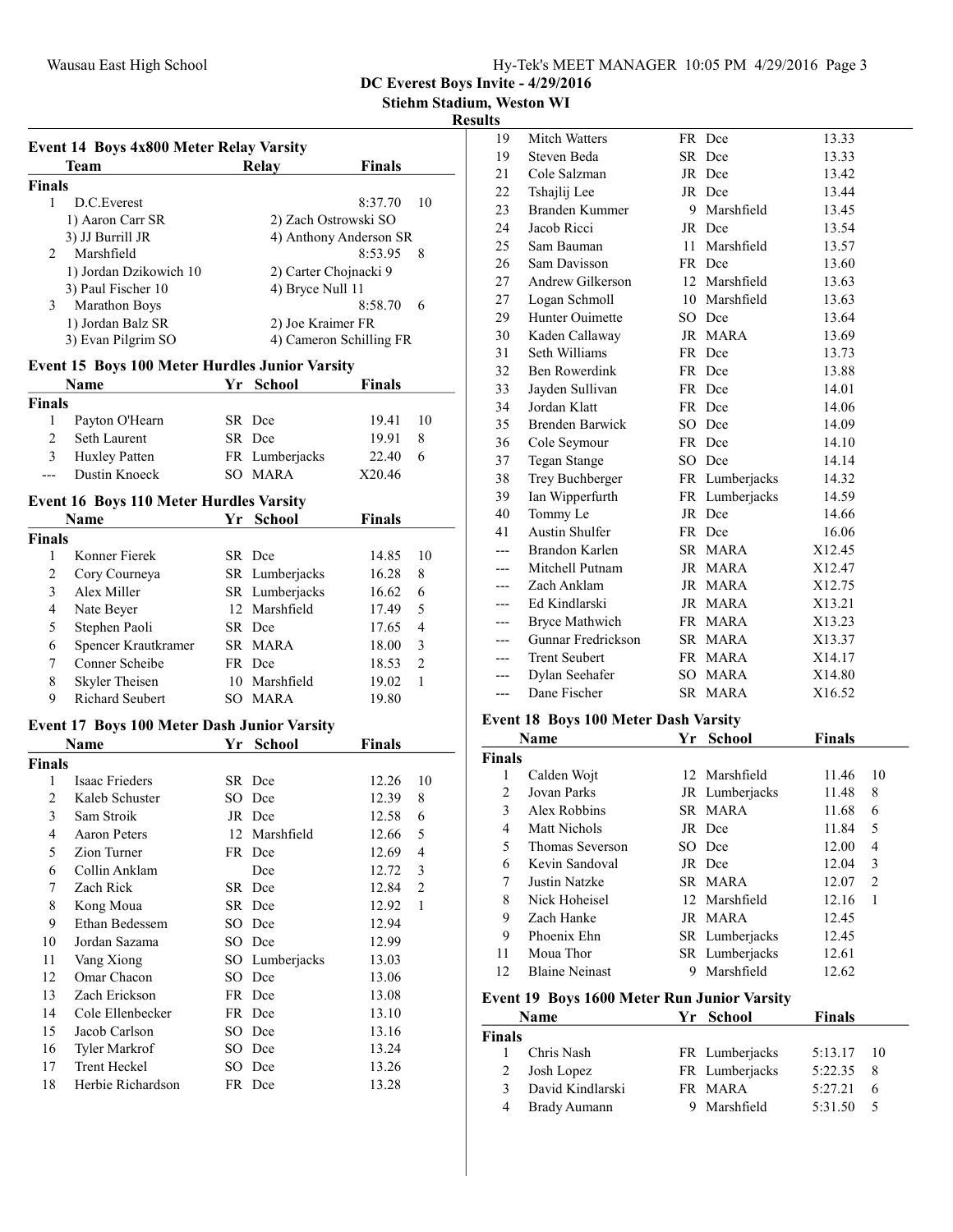| Hy-Tek's MEET MANAGER 10:05 PM 4/29/2016 Page 4 |  |  |
|-------------------------------------------------|--|--|
|                                                 |  |  |

Stiehm Stadium, Weston WI

#### Results

|                | Finals  (Event 19 Boys 1600 Meter Run Junior Varsity) |  |                     |                              |    |  |  |
|----------------|-------------------------------------------------------|--|---------------------|------------------------------|----|--|--|
|                | Name                                                  |  | Yr School           | <b>Finals</b>                |    |  |  |
| 5              | Jacob Hilgendorf                                      |  | JR MARA             | 5:31.79                      | 4  |  |  |
| 6              | David Marsh                                           |  | 10 Marshfield       | 5:35.80                      | 3  |  |  |
| 7              | William Hilgendorf                                    |  | JR MARA             | 5:46.81                      | 2  |  |  |
| ---            | Nathan Franke                                         |  | SO MARA             | X5:17.15                     |    |  |  |
|                | <b>Event 20 Boys 1600 Meter Run Varsity</b>           |  |                     |                              |    |  |  |
|                | Name                                                  |  | Yr School           | <b>Finals</b>                |    |  |  |
| <b>Finals</b>  |                                                       |  |                     |                              |    |  |  |
| 1              | Logan Spooner                                         |  | SR Dce              | 4:28.39                      | 10 |  |  |
| $\mathfrak{2}$ | Trever Zunker                                         |  | SO Dce              | 4:53.07                      | 8  |  |  |
| 3              | Jordan Balz                                           |  | SR MARA             | 4:55.82                      | 6  |  |  |
| 4              | Evan Pilgrim                                          |  | SO MARA             | 4:57.84                      | 5  |  |  |
| 5              | Jordan Straub                                         |  | SO Lumberjacks      | 4:58.28                      | 4  |  |  |
| 6              | Micheal Steinke                                       |  | SR Dce              | 4:59.51                      | 3  |  |  |
| 7              | Elijah Olson                                          |  | SO Lumberjacks      | 5:09.37                      | 2  |  |  |
| 8              | Sam Huettl                                            |  | 10 Marshfield       | 5:09.79                      | 1  |  |  |
| 9              | Nicholas Lange                                        |  | JR Lumberjacks      | 5:10.75                      |    |  |  |
| 10             | Joe Kraimer                                           |  | FR MARA             | 5:14.09                      |    |  |  |
| 11             | Jacob Dick                                            |  | 9 Marshfield        | 5:18.07                      |    |  |  |
|                | <b>Event 21 Boys 4x200 Meter Relay Junior Varsity</b> |  |                     |                              |    |  |  |
|                | Team                                                  |  | <b>Relay</b>        | <b>Finals</b>                |    |  |  |
| <b>Finals</b>  |                                                       |  |                     |                              |    |  |  |
| 1              | D.C.Everest                                           |  |                     | 1:42.34                      | 10 |  |  |
|                | 1) Zach Rick SR                                       |  | 2) Jacob Carlson SO |                              |    |  |  |
|                | 3) Ethan Bedessem SO                                  |  | 4) Kong Moua SR     |                              |    |  |  |
| 2              | <b>Marathon Boys</b>                                  |  | В                   | 1:46.58                      | 8  |  |  |
|                | 1) Dylan Seehafer SO                                  |  |                     | 2) Dustin Knoeck SO          |    |  |  |
|                | 3) Trent Seubert FR                                   |  | 4) Zach Anklam JR   |                              |    |  |  |
|                | Marshfield                                            |  | B                   | DQ                           |    |  |  |
|                | 1) Logan Schmoll 10                                   |  | 2) Micah Pachal 9   |                              |    |  |  |
|                | 3) Alex Steines 9                                     |  | 4) Hunter Gwynn 9   |                              |    |  |  |
|                | Event 22 Boys 4x200 Meter Relay Varsity               |  |                     |                              |    |  |  |
|                | Team                                                  |  | Relay               | <b>Finals</b>                |    |  |  |
| <b>Finals</b>  |                                                       |  |                     |                              |    |  |  |
| 1              | D.C.Everest                                           |  |                     | 1:29.50                      | 10 |  |  |
|                | 1) Alex Prohaska SR                                   |  |                     | 2) Nick Kohnhorst JR         |    |  |  |
|                | 3) Alex Pagel JR                                      |  | 4) Konner Fierek SR |                              |    |  |  |
| 2              | Marathon Boys                                         |  |                     | 1:34.11                      | 8  |  |  |
|                | 1) Justin Natzke SR                                   |  |                     | 2) Richard Seubert SO        |    |  |  |
|                | 3) Kellen Vetter SR                                   |  | 4) Alex Robbins SR  |                              |    |  |  |
| 3              | Marshfield                                            |  |                     | 1:40.31                      | 6  |  |  |
|                | 1) Caden Pearce 9                                     |  | 2) Blaine Neinast 9 |                              |    |  |  |
|                | 3) Jackson Ott 9                                      |  |                     | 4) Adam Elhendy-Gunnarsson 1 |    |  |  |
|                | Wausau East Boys                                      |  |                     | DQ                           |    |  |  |
|                | 1) Moua Thor SR                                       |  | 2) Phoenix Ehn SR   |                              |    |  |  |
|                | 3) Nathan Lenar SR                                    |  |                     | 4) Pablo Zertuche SR         |    |  |  |
|                | <b>Event 23 Roys 400 Motor Doch Junior Varsity</b>    |  |                     |                              |    |  |  |

#### Event 23 Boys 400 Meter Dash Junior Varsity

|               | <b>Name</b>   | Yr School | <b>Finals</b> |  |
|---------------|---------------|-----------|---------------|--|
| <b>Finals</b> |               |           |               |  |
|               | Mats Solbakk  | JR Dce    | 55.99 10      |  |
|               | Ethan Stashek | FR Dce    | 56.59 8       |  |

| 3   | Hayden Juneau      |     | SO Dce         | 57.01    | 6              |
|-----|--------------------|-----|----------------|----------|----------------|
| 4   | Zach Rahn          |     | FR Dce         | 57.42    | 5              |
| 5   | Andrew Marquardt   |     | FR Dce         | 58.21    | 4              |
| 6   | Zach Anderson      |     | FR Dce         | 1:01.15  | 3              |
| 7   | David Kieke        | 10  | Marshfield     | 1:01.25  | $\overline{c}$ |
| 8   | Nathanial Phillips | 9   | Marshfield     | 1:02.09  | 1              |
| 9   | Dylan Schiro       |     | FR Dce         | 1:03.16  |                |
| 10  | Aaron Reidel       | 11  | Marshfield     | 1:04.28  |                |
| 11  | Ryan Matthiae      | SO. | <b>MARA</b>    | 1:05.19  |                |
| 12  | Sam Wesenick       |     | FR Dce         | 1:06.02  |                |
| 13  | Caleb Houk         | 10  | Marshfield     | 1:07.44  |                |
| 14  | Zach Burger        |     | FR Dce         | 1:07.91  |                |
| 15  | Ian Wipperfurth    |     | FR Lumberjacks | 1:08.40  |                |
| 16  | Javin Krenn        | 10  | Marshfield     | 1:09.11  |                |
| 17  | Hunter Gwynn       | 9   | Marshfield     | 1:10.48  |                |
| --- | Carson Seehafer    |     | SR MARA        | X58.68   |                |
| --- | Eann Shepro        | SO. | MARA           | X1:03.81 |                |
|     | Silas Beranek      | SO. | <b>MARA</b>    | X1:05.02 |                |
|     |                    |     |                |          |                |

## Event 24 Boys 400 Meter Dash Varsity

|               | Name               | Yr School      | <b>Finals</b> |                |
|---------------|--------------------|----------------|---------------|----------------|
| <b>Finals</b> |                    |                |               |                |
|               | Calden Wojt        | 12 Marshfield  | 51.06         | 10             |
| 2             | Evan Torgerson     | JR Dce         | 51.59         | 8              |
|               | Xavier Lechleitner | SR MARA        | 51.63         | 6              |
| 4             | Vince Coenen       | SR Dce         | 54.16         | 5              |
| 5             | Jovan Parks        | JR Lumberjacks | 55.34         | 4              |
| 6             | Lucas Pecha        | FR Dce         | 55.53         | 3              |
|               | Cameron Schilling  | FR MARA        | 58.73         | $\overline{c}$ |
| 8             | Fernando Zaveleta  | SO MARA        | 58.88         |                |

## Event 25 Boys 4x100 Meter Relay Junior Varsity

|                | <b>Team</b>                                                                                                                                                             | Relay | <b>Finals</b>         |    |
|----------------|-------------------------------------------------------------------------------------------------------------------------------------------------------------------------|-------|-----------------------|----|
| <b>Finals</b>  |                                                                                                                                                                         |       |                       |    |
| 1              | D.C.Everest                                                                                                                                                             |       | 49.85                 | 10 |
|                | 1) Omar Chacon SO                                                                                                                                                       |       | 2) Tyler Markrof SO   |    |
|                | 3) Brenden Barwick SO                                                                                                                                                   |       | 4) Steven Kraft SO    |    |
| $\mathfrak{D}$ | Marshfield                                                                                                                                                              | B     | 52.35                 | 8  |
|                | 1) Jon Wittman 11                                                                                                                                                       |       | 2) Dylan Bredemann 10 |    |
|                | 3) Micah Pachal 9                                                                                                                                                       |       | 4) Rison LaBrec 10    |    |
| 3              | D.C. Everest                                                                                                                                                            | C     | 56.30                 | 6  |
|                | 1) Karlos Plamann FR                                                                                                                                                    |       | 2) Conner Burnett FR  |    |
|                | 3) Bailey Koski FR                                                                                                                                                      |       | 4) Nick Moe FR        |    |
| 4              | D.C. Everest                                                                                                                                                            | B     | 59.87                 | 5  |
|                | 1) Mason Dallman SO                                                                                                                                                     |       | 2) Austin Kopp SO     |    |
|                | 3) Tyler Kowalke FR                                                                                                                                                     |       | 4) Josh Rahn SR       |    |
| 5              | D.C. Everest                                                                                                                                                            | D     | 1:00.04               | 4  |
|                | 1) Zach Mueller SO                                                                                                                                                      |       | 2) Cade Gelhar SO     |    |
|                | 3) Micheal Thompson JR                                                                                                                                                  |       | 4) Tyler Mertes JR    |    |
| ю              | $\mathbf{A} \mathbf{A} \mathbf{A} \mathbf{B}$ and $\mathbf{A} \mathbf{A} \mathbf{A} \mathbf{A} \mathbf{B}$ and $\mathbf{B} \mathbf{A} \mathbf{B} \mathbf{A} \mathbf{B}$ |       |                       |    |

## Event 26 Boys 4x100 Meter Relay Varsity

| Team                | Relay                | Finals |      |
|---------------------|----------------------|--------|------|
| Finals              |                      |        |      |
| D.C. Everest<br>Ι.  |                      | 44.35  | - 10 |
| 1) Alex Prohaska SR | 2) Nick Kohnhorst JR |        |      |
| 3) Alex Pagel JR    | 4) Matt Nichols JR   |        |      |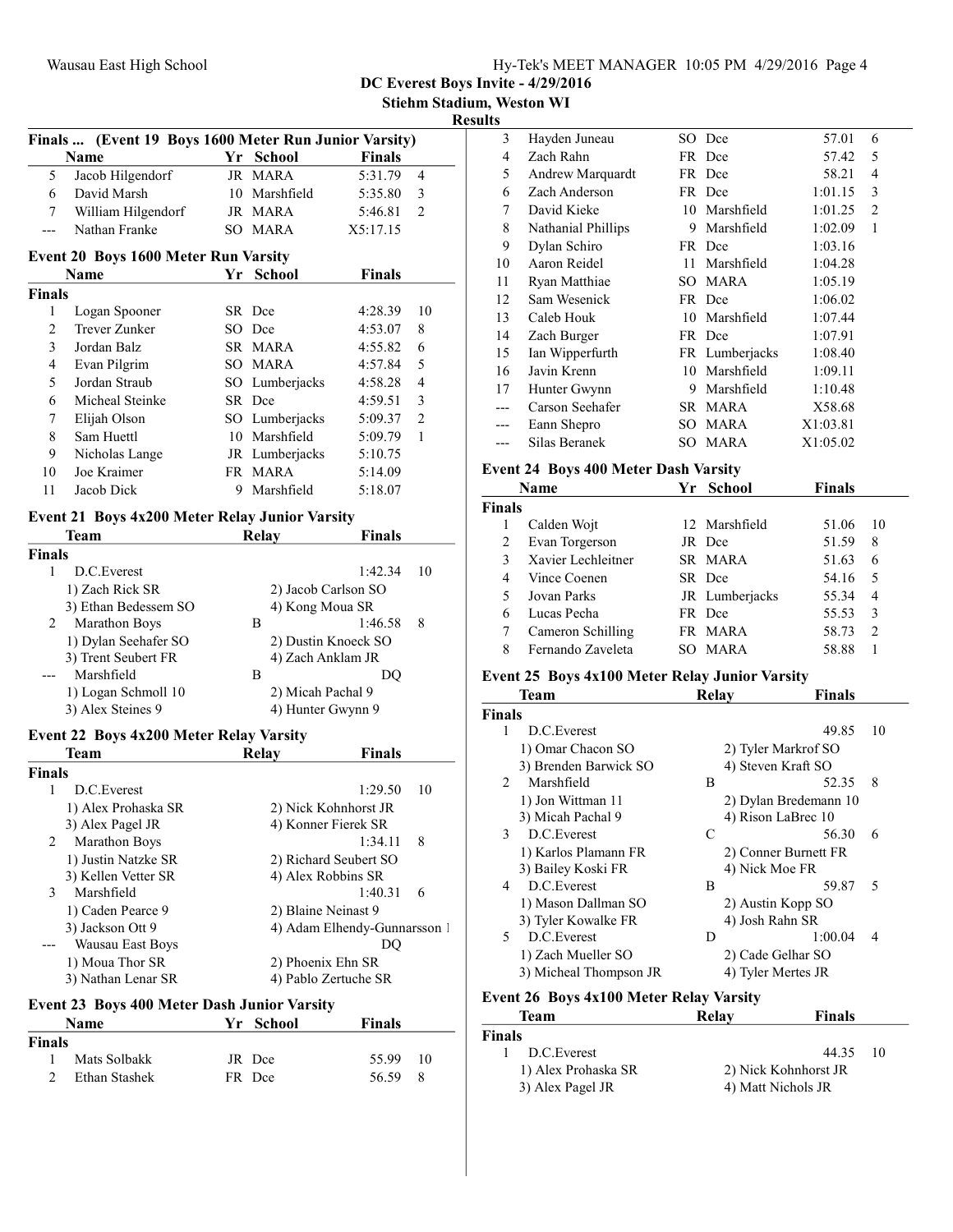Stiehm Stadium, Weston WI

### Results

| Finals  (Event 26 Boys 4x100 Meter Relay Varsity) |                                                       |    |                         |                              |                         |  |
|---------------------------------------------------|-------------------------------------------------------|----|-------------------------|------------------------------|-------------------------|--|
|                                                   | <b>Team</b>                                           |    | Relay                   | Finals                       |                         |  |
| $\overline{c}$                                    | Marshfield                                            |    |                         | 47.39                        | 8                       |  |
|                                                   | 1) Skyler Theisen 10                                  |    | 2) Blaine Neinast 9     |                              |                         |  |
|                                                   | 3) Caden Pearce 9                                     |    |                         | 4) Adam Elhendy-Gunnarsson 1 |                         |  |
| 3                                                 | Marathon Boys                                         |    |                         | 47.86                        | 6                       |  |
|                                                   | 1) Dane Fischer SR                                    |    | 2) Brandon Karlen SR    |                              |                         |  |
|                                                   | 3) Mitchell Putnam JR                                 |    | 4) Zach Hanke JR        |                              |                         |  |
|                                                   | 4 Wausau East Boys                                    |    |                         | 50.42                        | 5                       |  |
|                                                   | 1) Cong Lor JR                                        |    | 2) Huxley Patten FR     |                              |                         |  |
|                                                   | 3) Vang Xiong SO                                      |    | 4) Jag Kulpinski JR     |                              |                         |  |
|                                                   | <b>Event 27 Boys 300 Meter Hurdles Junior Varsity</b> |    |                         |                              |                         |  |
|                                                   | Name                                                  |    | Yr School               | <b>Finals</b>                |                         |  |
| <b>Finals</b>                                     |                                                       |    |                         |                              |                         |  |
| 1                                                 | Payton O'Hearn                                        |    | SR Dce                  | 45.95                        | 10                      |  |
| 2                                                 | Chris Nash                                            |    | FR Lumberjacks          | 52.08                        | 8                       |  |
| ---                                               | <b>Trent Seubert</b>                                  |    | FR MARA                 | X57.40                       |                         |  |
|                                                   | Event 28 Boys 300 Meter Hurdles Varsity               |    |                         |                              |                         |  |
|                                                   | <b>Name</b>                                           | Yr | <b>School</b>           | Finals                       |                         |  |
| <b>Finals</b>                                     |                                                       |    |                         |                              |                         |  |
| 1                                                 | Konner Fierek                                         |    | SR Dce                  | 41.68                        | 10                      |  |
| 2                                                 | Cory Courneya                                         |    | SR Lumberjacks          | 42.23                        | 8                       |  |
| 3                                                 | Alex Miller                                           |    | SR Lumberjacks          | 42.29                        | 6                       |  |
| 4                                                 | Stephen Paoli                                         |    | SR Dce                  | 44.69                        | 5                       |  |
| 5                                                 | Spencer Krautkramer                                   |    | SR MARA                 | 45.25                        | $\overline{4}$          |  |
| 6                                                 | Richard Seubert                                       |    | SO MARA                 | 45.35                        | 3                       |  |
| 7                                                 | Skyler Theisen                                        |    | 10 Marshfield           | 46.31                        | $\overline{2}$          |  |
| 8                                                 | Conner Scheibe                                        |    |                         |                              |                         |  |
|                                                   |                                                       |    | FR Dce<br>12 Marshfield | 47.81                        | 1                       |  |
| 9<br>10                                           | Nate Beyer<br>Dustin Knoeck                           |    | SO MARA                 | 48.72                        |                         |  |
|                                                   |                                                       |    |                         | 51.01                        |                         |  |
|                                                   | <b>Event 29 Boys 800 Meter Run Junior Varsity</b>     |    |                         |                              |                         |  |
|                                                   | <b>Name</b>                                           | Yr | <b>School</b>           | Finals                       |                         |  |
| <b>Finals</b>                                     |                                                       |    |                         |                              |                         |  |
| 1                                                 | Jacob Dick                                            |    | 9 Marshfield            | 2:28.43                      | 10                      |  |
| 2                                                 | <b>Brady Aumann</b>                                   |    | 9 Marshfield            | 2:28.75                      | 8                       |  |
| 3                                                 | David Marsh                                           |    | 10 Marshfield           | 2:32.39                      | 6                       |  |
| 4                                                 | Deion Matthiae                                        |    | SR Dce                  | 2:40.63                      | 5                       |  |
| 5                                                 | Javin Krenn                                           |    | 10 Marshfield           | 2:56.41                      | $\overline{\mathbf{4}}$ |  |
|                                                   | Ryan Matthiae                                         |    | SO MARA                 | X2:38.33                     |                         |  |
| ---                                               | Eann Shepro                                           |    | SO MARA                 | X2:45.89                     |                         |  |
|                                                   | Event 30 Boys 800 Meter Run Varsity                   |    |                         |                              |                         |  |
|                                                   | Name                                                  | Yr | <b>School</b>           | <b>Finals</b>                |                         |  |
| <b>Finals</b>                                     |                                                       |    |                         |                              |                         |  |
| 1                                                 | Logan Spooner                                         |    | SR Dce                  | 2:03.51                      | 10                      |  |
| $\overline{2}$                                    | Axel Treinen                                          |    | JR Lumberjacks          | 2:06.98                      | 8                       |  |
| 3                                                 | Xavier Lechleitner                                    |    | SR MARA                 | 2:09.70                      | 6                       |  |
| 4                                                 | Zach Ostrowski                                        |    | SO Dce                  | 2:11.95                      | 5                       |  |
| 5                                                 | Paul Fischer                                          |    | 10 Marshfield           | 2:13.88                      | 4                       |  |
| 6                                                 | Devin Stowell                                         |    | FR Dce                  | 2:15.76                      | 3                       |  |
| 7                                                 | Cameron Schilling                                     |    | FR MARA                 | 2:15.77                      | $\overline{c}$          |  |
| 8                                                 | Carson Seehafer                                       |    | SR MARA                 | 2:18.96                      | 1                       |  |
|                                                   |                                                       |    |                         |                              |                         |  |

| Event 31 Boys 200 Meter Dash Junior Varsity |                       |  |                |               |                |  |
|---------------------------------------------|-----------------------|--|----------------|---------------|----------------|--|
|                                             | Name                  |  | Yr School      | <b>Finals</b> |                |  |
| <b>Finals</b>                               |                       |  |                |               |                |  |
| 1                                           | Kaleb Schuster        |  | SO Dce         | 24.68         | 10             |  |
| $\overline{2}$                              | Isaac Frieders        |  | SR Dce         | 24.85         | 8              |  |
| 3                                           | Ethan Stashek         |  | FR Dce         | 25.23         | 6              |  |
| $\overline{4}$                              | Sam Stroik            |  | JR Dce         | 25.30         | 5              |  |
| 5                                           | Zion Turner           |  | FR Dce         | 25.65         | 4              |  |
| 6                                           | Lucas Pecha           |  | FR Dce         | 25.86         | 3              |  |
| 7                                           | Hayden Juneau         |  | SO Dce         | 26.08         | $\overline{c}$ |  |
| 8                                           | Collin Anklam         |  | Dce            | 26.20         | 1              |  |
| 9                                           | Andrew Marquardt      |  | FR Dce         | 26.27         |                |  |
| 10                                          | Rison LaBrec          |  | 10 Marshfield  | 26.32         |                |  |
| 11                                          | Jackson Ott           |  | 9 Marshfield   | 26.47         |                |  |
| 12                                          | Steven Kraft          |  | SO Dce         | 26.60         |                |  |
| 13                                          | Zach Rahn             |  | FR Dce         | 26.67         |                |  |
| 14                                          | Ethan Bedessem        |  | SO Dce         | 26.68         |                |  |
| 15                                          | Jeremy Husnick        |  | SR Dce         | 26.83         |                |  |
| 16                                          | Steven Beda           |  | SR Dce         | 26.93         |                |  |
| 17                                          | Kong Moua             |  | SR Dce         | 27.00         |                |  |
| 18                                          | Zach Erickson         |  | FR Dce         | 27.02         |                |  |
| 19                                          | Jordan Sazama         |  | SO Dce         | 27.03         |                |  |
| 20                                          | Jacob Ricci           |  | JR Dce         | 27.15         |                |  |
| 21                                          | <b>Mitch Watters</b>  |  | FR Dce         | 27.33         |                |  |
| 21                                          | Vang Xiong            |  | SO Lumberjacks | 27.33         |                |  |
| 23                                          | Seth Williams         |  | FR Dce         | 27.38         |                |  |
| 23                                          | Tshajlij Lee          |  | JR Dce         | 27.38         |                |  |
| 25                                          | Cole Salzman          |  | JR Dce         | 27.43         |                |  |
| 26                                          | <b>Trent Heckel</b>   |  | SO Dce         | 27.58         |                |  |
| 27                                          | Herbie Richardson     |  | FR Dce         | 27.68         |                |  |
| 28                                          | Dylan Bredemann       |  | 10 Marshfield  | 27.74         |                |  |
| 29                                          | Logan Schmoll         |  | 10 Marshfield  | 27.81         |                |  |
| 30                                          | Hunter Ouimette       |  | SO Dce         | 27.83         |                |  |
| 31                                          | Jordan Klatt          |  | FR Dce         | 27.92         |                |  |
| 32                                          | Huxley Patten         |  | FR Lumberjacks | 28.03         |                |  |
| 33                                          | Dylan Schiro          |  | FR Dce         | 28.50         |                |  |
| 34                                          | Cole Ellenbecker      |  | FR Dce         | 28.51         |                |  |
| 35                                          | Sam Davisson          |  | FR Dce         | 28.55         |                |  |
| 36                                          | Tegan Stange          |  | SO Dce         | 28.77         |                |  |
| 37                                          | Zach Burger           |  | FR Dce         | 28.84         |                |  |
| 38                                          | Jayden Sullivan       |  | FR Dce         | 29.45         |                |  |
| 39                                          | Ian Wipperfurth       |  | FR Lumberjacks | 30.31         |                |  |
| 40                                          | Sam Wesenick          |  | FR Dce         | 30.67         |                |  |
| 41                                          | Cole Seymour          |  | FR Dce         | 30.87         |                |  |
| 42                                          | Tommy Le              |  | JR Dce         | 31.40         |                |  |
| 43                                          | Eli Nedden            |  | FR Dce         | 32.63         |                |  |
| 44                                          | Austin Shulfer        |  | FR Dce         | 33.26         |                |  |
| ---                                         | Brandon Karlen        |  | SR MARA        | X25.36        |                |  |
| ---                                         | Fernando Zaveleta     |  | SO MARA        | X25.97        |                |  |
| ---                                         | <b>Bryce Mathwich</b> |  | FR MARA        | X26.91        |                |  |
| ---                                         | Ed Kindlarski         |  | JR MARA        | X26.99        |                |  |
| ---                                         | Dylan Seehafer        |  | SO MARA        | X28.66        |                |  |